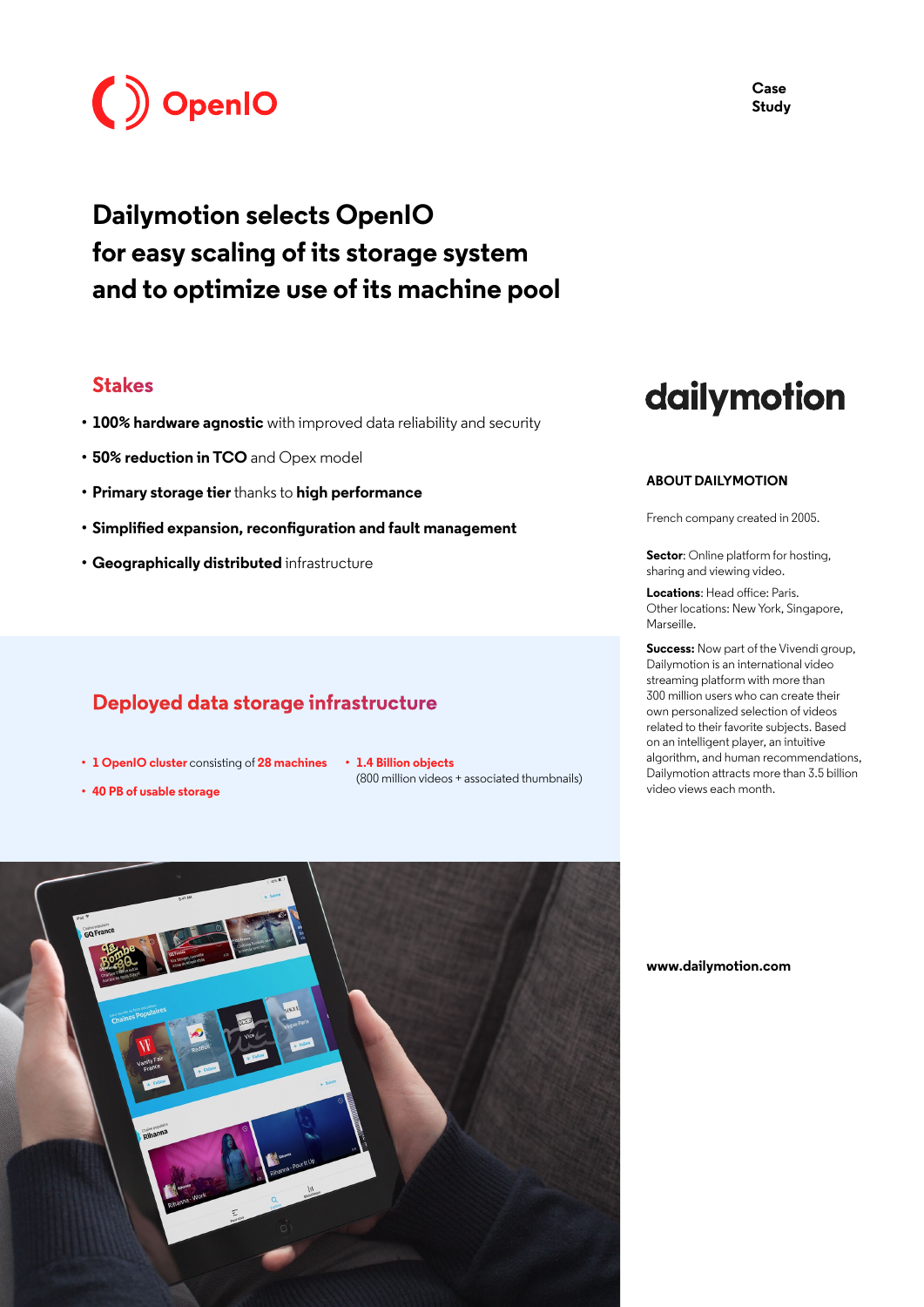# **Q&A with Alan Martins Head of Operations & Infrastructure at Dailymotion and Thomas Gerbier System and Network Administrator at Dailymotion**

#### **You decided to make your application completely agnostic regarding back-end storage solutions. Why is that?**

Historically, our storage system was based on scale-out NAS technology, which means scalable, filebased network storage servers. About ten years ago this was the best solution available, but storage technologies have changed a lot since then. The growing popularity of object-based storage has been a real breakthrough, allowing the consolidation of "big" storage systems. The result is not just cost savings - in our case, up to a 50% reduction in TCO - but also improved data reliability and security.

Of course, when your platform hosts more than 800 million videos like ours at Dailymotion, the underlying technology is not something you can change overnight. Migration is a significant operation, storage is an essential component of our infrastructure and so the choice of technology has real strategic implications for our business. Dependence on a single technology appeared risky, so we wanted to make the Dailymotion application agnostic towards the storage technologies used, both from a hardware and software point of view.

With this kind of technological independence, it's possible to organize storage system redundancy across several different technologies. This helps us to control costs with competitive tendering, but also limits the risk of possible failures. It would be truly bad luck for a bug or human error to affect both technologies at the same time!

Finally, maintenance windows opened up significantly when you can switch from one system to the other in a way that is transparent to users.

#### **Why was Dailymotion interested in OpenIO Object Storage software-defined solution?**

The first step in our strategy of decentralizing our technology was to build a backup of the main storage system, in order to have a mirror of the platform in case of a major incident. To build this backup platform, we began deploying Object Storage, using a market-leading technology from France. This type of storage theoretically provides infinite scalability, unlike the NAS solution which forced us to create multiple storage silos.

#### **Storage is at the heart of your business. What are you looking for when choosing a storage technology?**

Cost is a key criterion given the sheer volume involved. We also want a good split between Capital Expenditure (Capex) and Operating expense (Opex). NAS-type technologies require large upfront investments in hardware, whereas with Object Storage you can start small and add additional hardware resources to scale-up as required.

Cost is also impacted by how well the technology allows us to optimize hardware resources. OpenIO is truly hardware agnostic – it is able to work with machines of different characteristics, capacities and generations. This allows us, for example, to plan for a gradual refresh of our server park, taking advantage of the latest generation of components without having to part with our older machines.

The second criterion is, as you suggested, scalability: the freedom to easily extend our platform capacity by adding new machines, and to see immediate benefits. Then comes the ease of